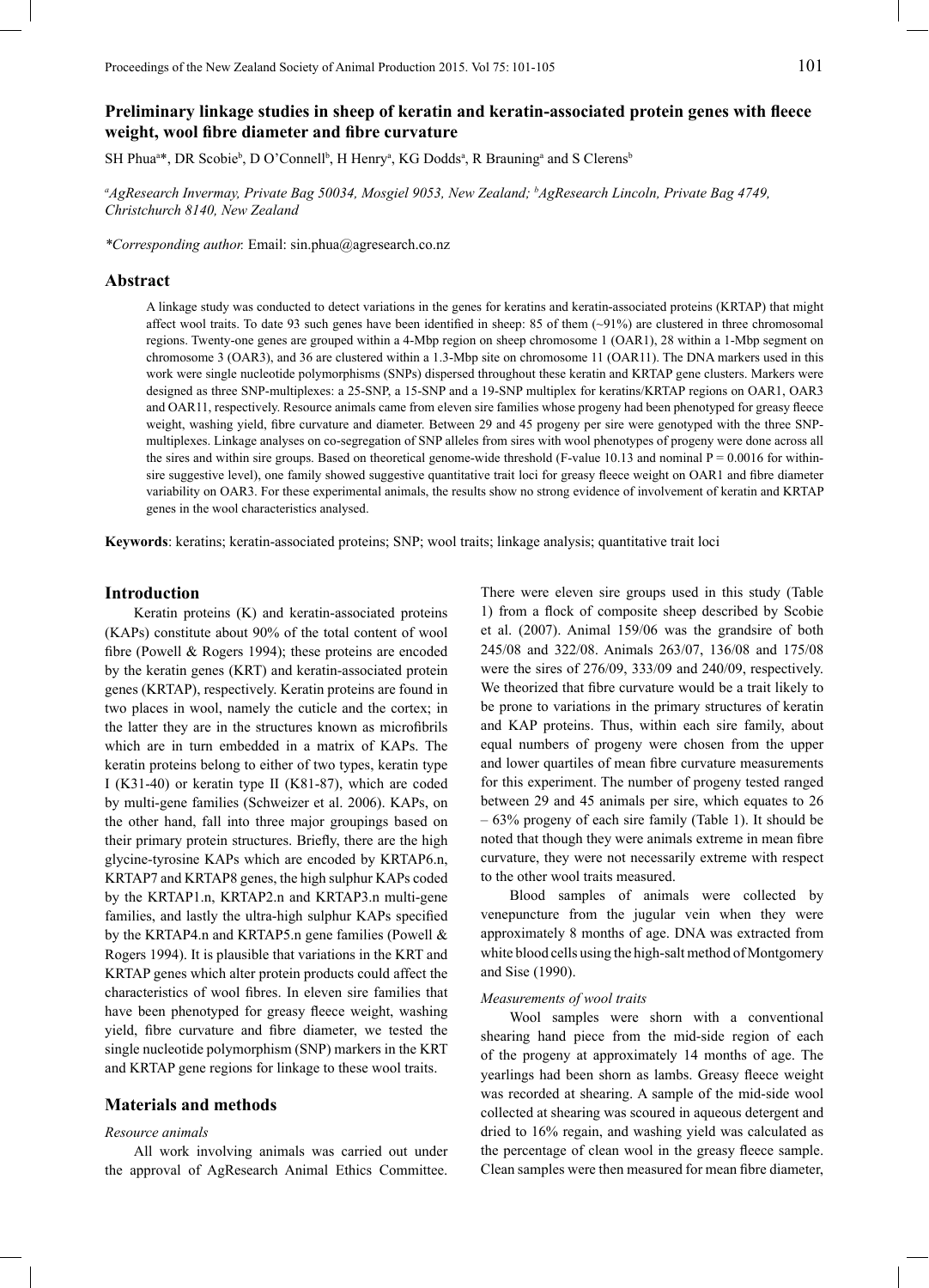|                |                               |                                 | High curvature group           |                    |                 |                  | Low curvature group      |                                |                    |                 |                 |                          |
|----------------|-------------------------------|---------------------------------|--------------------------------|--------------------|-----------------|------------------|--------------------------|--------------------------------|--------------------|-----------------|-----------------|--------------------------|
| Sire<br>family | Total<br>progeny <sup>a</sup> | Number<br>selected <sup>b</sup> | FCur<br>$(^{\circ}/\text{mm})$ | <b>GFW</b><br>(kg) | Yield<br>$(\%)$ | FD.<br>$(\mu m)$ | <b>FDSD</b><br>$(\mu m)$ | FCur<br>$(^{\circ}/\text{mm})$ | <b>GFW</b><br>(kg) | Yield<br>$(\%)$ | FD<br>$(\mu m)$ | <b>FDSD</b><br>$(\mu m)$ |
| 159/06         | 58                            | 29                              | 48.8                           | 1.8                | 70.1            | 29.0             | 6.5                      | 28.0                           | 2.8                | 74.7            | 34.5            | 7.7                      |
| 249/07         | 60                            | 30                              | 59.2                           | 2.2                | 67.0            | 31.1             | 6.6                      | 33.3                           | 3.0                | 76.4            | 35.1            | 7.9                      |
| 263/07         | 56                            | 29                              | 64.4                           | 2.5                | 66.9            | 28.7             | 6.2                      | 38.6                           | 2.8                | 72.2            | 31.0            | 6.7                      |
| 318/07         | 51                            | 30                              | 75.4                           | 1.9                | 69.7            | 26.5             | 5.3                      | 51.2                           | 1.8                | 73.8            | 27.3            | 5.4                      |
| 136/08         | 61                            | 34                              | 71.9                           | 1.7                | 72.1            | 26.5             | 5.0                      | 42.5                           | 2.1                | 80.0            | 30.3            | 6.4                      |
| 175/08         | 59                            | 31                              | 49.6                           | 2.5                | 73.9            | 32.3             | 6.9                      | 31.5                           | 3.1                | 77.8            | 34.1            | 7.7                      |
| 245/08         | 65                            | 35                              | 70.6                           | 1.7                | 74.4            | 29.1             | 5.7                      | 41.5                           | 2.2                | 78.7            | 33.5            | 7.0                      |
| 322/08         | 122                           | 32                              | 72.1                           | 1.9                | 73.3            | 28.1             | 5.6                      | 40.5                           | 2.3                | 78.1            | 31.5            | 6.9                      |
| 240/09         | 70                            | 36                              | 65.2                           | 1.9                | 69.0            | 27.3             | 6.2                      | 39.2                           | 2.4                | 74.9            | 31.6            | 7.2                      |
| 276/09         | 71                            | 45                              | 78.0                           | 2.1                | 70.0            | 26.5             | 5.8                      | 47.0                           | 2.5                | 74.3            | 29.8            | 7.2                      |
| 333/09         | 52                            | 31                              | 69.1                           | 1.6                | 69.3            | 27.2             | 5.4                      | 41.6                           | 2.14               | 72.7            | 30.3            | 6.6                      |

**Table 1** Animal resource families and the progeny selected for use in the quantitative trait loci (QTL) studies. Mean fibre curvature (FCur), greasy fleece weight (GFW), washing yield (Yield), mean fibre diameter (FD) and the mean standard deviation of fibre diameter (FDSD) are reported for the high and low curvature groups.

<sup>a</sup> The total number of progeny in each sire family. <sup>b</sup> The number of progeny used in the QTL studies. The animals were chosen from the upper quartile of mean fibre curvature measurements for the high curvature group, and from the lower quartile for the low curvature group. Approximately equal numbers of high and low curvature progeny were selected per family.

fibre diameter standard deviation and mean fibre curvature using an OFDA100 (Optical Fibre Diameter Analyser BSC, Ardross, Western Australia, Australia).

### *KRT/KRTAP genes, SNP markers and SNP-multiplex genotyping*

Public databases were searched for KRT and KRTAP sequences. The sequences were then used to identify the locations of the genes on the Sheep Genome version 3. The SNP markers (from the Illumina OvineSNP50 BeadChip) that were dispersed amongst the sheep KRT and KRTAP genes were chosen for construction of SNP multiplexes, using the MassARRAY Assay Design 4.0 software (Sequenom Inc., San Diego, CA, USA).

Genotyping with the SNP-multiplexes was performed according to the Sequenom's recommended protocol. Reactions were carried out in 384-well plates using 25 ng of DNA per animal. The reaction products were transferred onto chips and analysed in a MassARRAY Compact 96 mass spectrometer.

#### *Statistical analyses*

Genetic positions of the markers were estimated by linkage analysis with CRI-MAP version 2.4 (Green et al. 1990), specifying marker order to be the same as on the Sheep Genome version 3. These genetic positions were then used to undertake quantitative trait loci (QTL) mapping, using the least-squares interval mapping method of Knott et al. (1996). Besides sire as a fixed effect and probability of inheriting a particular sire haplotype as a covariate, the models included birth year and sex combinations, birthrearing rank and age of dam as fixed effects, and birth day of year as a covariate. F-statistic significance tests were conducted across sires to test for variants that were common in the population, and within sire to test for variants that might have been specific to one or a few sire families in this study. Genome-wide theoretical thresholds for the sheep genome were calculated (Lander & Kruglyak 1995) at the suggestive and  $P = 0.05$  significance levels, which correspond to nominal P values of 0.00157 and 0.00005, respectively. Their respective F-threshold values were 2.83 and 3.73 for the across-all-sires analysis, and 10.13 and 16.89 for the within-sire analysis.

## **Results and discussion**

Searches of the public databases (Swiss-Prot, InterPro, GO and KEGG) identified 92 genes for keratins and KAPs. All these genes were present on the Sheep Genome version 3. There were 23 genes on sheep chromosome OAR1, 29 genes on chromosome OAR3, 35 genes on chromosome OAR11, and a single gene on each of the OAR2, OAR7, OAR8, OAR14 and OAR16 chromosomes. Our study concentrated only on the 15-KRTAP (chromosomal position  $123 - 124$  Mbp) and 6-KRTAP (position  $260 -$ 263 Mbp) gene clusters on chromosome OAR1, 28-KRT cluster (position 133 – 134 Mbp) on OAR3, and 25-KRT plus 10-KRTAP gene cluster (position  $40 - 41.3$  Mbp) on OAR11 (Table 2).

The 23 KRTAP genes on chromosome OAR1 were located in three separate regions which were 19 Mbp and 136 Mbp apart: our focus was on the 1-Mbp and 3-Mbp clusters of 15 and 6 genes, respectively (Table 2). The 29 KRT genes on chromosome OAR3 were in two groups, composed of 1 and 28 genes; the latter genes were clustered within a 1-Mbp segment (Table 2). All the 35 KRT and KRTAP genes on chromosome OAR11 fell within a 1.3- Mbp region; they are probably the most studied KRT and KRTAP genes in sheep to date.

The Illumina OvineSNP50 BeadChip has a total of 59,458 SNPs. In the totalled 4-Mbp KRTAP regions on chromosome OAR1, there were 33 SNPs which went into a multiplex design: we obtained a SNP-multiplex of 25 SNP markers which covered the 21 KRTAP genes (Table 2). Similarly, the 1-Mbp KRT region on OAR3 and the 1.3-Mbp KRT/KRTAP region on OAR11 have, respectively, 18 and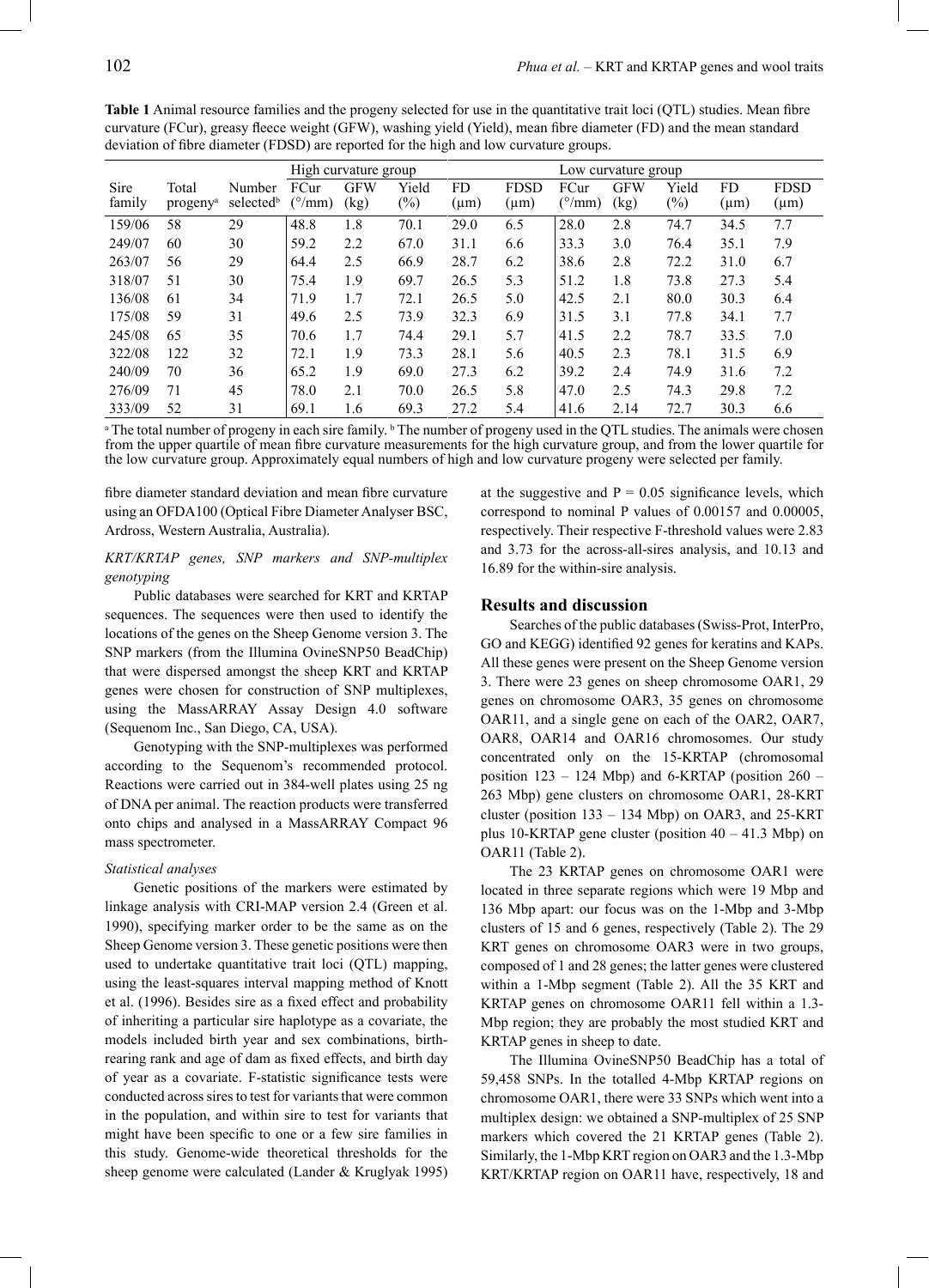**Table 2** The chromosomal segments carrying the keratin (KRT) and keratin-associated protein (KRTAP) genes. The multiplexes were designed to carry the maximum number of single nucleotide polymorphism (SNP) markers that were dispersed amongst the KRT and KRTAP genes.

| Chromosome        | <b>KRT/KRTAP</b><br>cluster       | Cluster size<br>$(Mbp)^a$ | Number of<br>SNP markers <sup>b</sup> | SNP-multiplex | Mean number of<br>heterozygous SNPs in sires |
|-------------------|-----------------------------------|---------------------------|---------------------------------------|---------------|----------------------------------------------|
| OAR <sub>1</sub>  | <b>15 KRTAP</b><br><b>6 KRTAP</b> |                           | 10<br>15                              | Multiplex 1   | 4.0<br>4.6                                   |
| OAR3              | <b>28 KRT</b>                     |                           | 15                                    | Multiplex 3   | 4.9                                          |
| OAR <sub>11</sub> | 25 KRT and<br>10 KRTAP            | 1.3                       | 19                                    | Multiplex 11  | 9.1                                          |

<sup>a</sup> The chromosomal segment size, in million base-pairs (Mbp), containing the KRT and/or KRTAP genes. <sup>b</sup> The number of SNP markers within the gene clusters that were included in the SNP-multiplexes.

23 SNP markers. From these markers the multiplex design generated two multiplexes consisted of 15 and 19 SNPs; these SNP markers covered the 28 and 35 KRT/KRTAP genes on chromosomes OAR3 and OAR11, respectively (Table 2). In summary, the three SNP-multiplexes covered 84 of the 92 (~91%) KRT and KRTAP genes identifiable on the sheep genome.

In across-all-sires QTL analyses, no significant or suggestive QTL were detected for any of the wool traits. In reference to the genome-wide suggestive F-threshold of 2.83 (nominal  $P = 0.0016$ ), there were two QTL approaching the suggestive threshold: namely washing yield on chromosome OAR1 and fibre diameter standard deviation on OAR3 (Table 3). With respect to the former result, in a separate wool QTL experiment involving three half-sib families of 200 progeny each, a suggestive washing yield QTL was detected in the same OAR1 chromosomal region (SH Phua, Unpublished data).

**Table 3** The best across-all-sires quantitative trait loci (QTL) results are shown for each wool trait. The genomewide suggestive F-threshold value is 2.83 with nominal P = 0.0016. The QTL for washing yield and fibre diameter standard deviation were near suggestive level.

| Wool trait                              | QTL<br>chromosome | Maximum<br>F | Nominal<br>P |  |
|-----------------------------------------|-------------------|--------------|--------------|--|
| Greasy fleece<br>weight                 | OAR3              | 2.00         | 0.0281       |  |
| Washing yield                           | OAR <sub>1</sub>  | 2.52         | 0.0047       |  |
| Mean fibre<br>diameter                  | OAR3              | 2.37         | 0.0080       |  |
| Fibre diameter<br>standard<br>deviation | OAR3              | 2.65         | 0.0029       |  |
| Mean fibre<br>curvature                 | OAR3              | 1.95         | 0.0328       |  |

In within-sire analyses, the best results for each wool trait are presented in Table 4. Based on the genome-wide within-sire suggestive F-threshold of 10.13 (nominal  $P =$ 0.0016), the sire 175/08 family showed suggestive QTL for two wool traits: greasy fleece weight on chromosome OAR1 and fibre diameter standard deviation on chromosome OAR3 (Table 4). The greasy fleece weight QTL is in the

6-KRTAP gene cluster region. These results differed from that of Parsons et al. (1994) who found significant linkage of KRTAP6 and KRTAP8 genes on chromosome OAR1 with fibre diameter in one of eight merino half-sib families tested. Our results are also different from that of Gong et al. (2015) who reported significant association of KRTAP1.2 gene on chromosome OAR11 with washing yield, grease and clean fleece weights using 383 merino cross sheep from six sires. Although Beh et al. (2001) reported a yield QTL on chromosome OAR3 in one sire group out of five tested, they found no strong evidence for segregation of wool traits in their merino flock. However, our greasy fleece weight QTL on chromosome OAR1 coincides with the washing yield QTL detected in a separate study; the washing yield QTL was suggestive across-all-sires but was significant in one sire family out of three analysed (SH Phua, Unpublished data). Sumner et al. (2013) investigated one KRT gene on chromosome OAR11, namely KRT33A, and found no association with core bulk, a wool trait which is a manifestation of the effects of fibre curvature and fibre diameter. We found no QTL for mean fibre curvature which we first thought likely to be prone to variations in the composition and structures of keratin and KAP proteins.

**Table 4** The best within-sire quantitative trait loci (QTL) results are shown for each wool trait. The genome-wide suggestive F-threshold value is 10.13 with nominal P  $= 0.0016$ . In the sire 175/08 family, the QTL for greasy fleece weight and fibre diameter standard deviation all reached suggestive threshold.

| Wool trait                                 | QTL<br>chromosome | Sire<br>ID | Maximum Nominal<br>F | P      |
|--------------------------------------------|-------------------|------------|----------------------|--------|
| Greasy<br>fleece<br>weight                 | OAR <sub>1</sub>  | 175/08     | 11.51                | 0.0008 |
| Washing<br>yield                           | OAR11             | 175/08     | 7 72                 | 0.0058 |
| Mean fibre<br>diameter                     | OAR1              | 245/08     | 7.63                 | 0.0061 |
| Fibre<br>diameter<br>standard<br>deviation | OAR3              | 175/08     | 13.07                | 0.0004 |
| Mean fibre<br>curvature                    | OAR3              | 240/09     | 818                  | 0.0045 |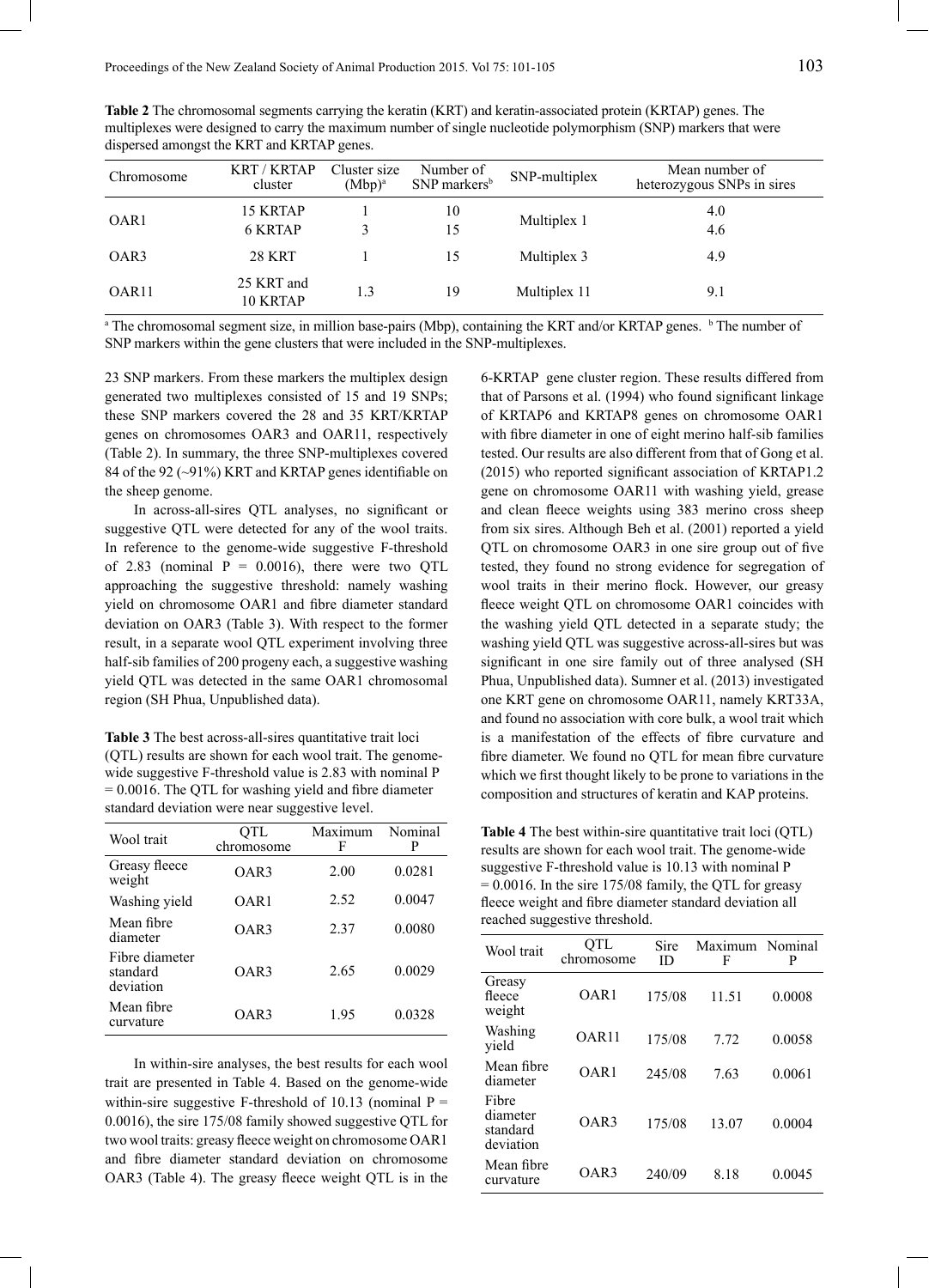In another QTL study on wool, using 36 microsatellite markers from only OAR1, OAR3, OAR4 and OAR11 chromosomes against ten merino sheep families, Roldan et al. (2010) detected QTLs for mean fibre curvature, clean wool yield, greasy fleece weight and clean fleece weight on chromosome OAR1; the QTLs are at least 40 Mbp away from the 15-KRTAP and 6-KRTAP clusters shown in Table 2. They also reported QTLs for fibre diameter coefficient of variation, greasy fleece weight and clean wool yield on chromosome OAR11; these QTLs are in the 25-KRT/10- KRTAP cluster region listed in Table 2.

Besides the KRT and KRTAP genes, the above results suggest that there are possibly other genes that affect wool traits. Using a candidate gene approach, Forrest et al. (2009) used a single-strand conformational polymorphism marker of beta3-adrenergic receptor gene on chromosome OAR26 to genotype 695 merino lambs. When analysed against wool traits, the marker showed an association with mean staple strength and yield. Similarly, Zeng et al. (2011) used SNP markers in the PROP paired-like homeobox 1 gene on chromosome OAR5 to test for association with wool traits in 345 Chinese merino sheep; they reported that the gene was significantly associated with fibre diameter characteristics.

Further, Wang et al. (2014) used genome-wide association studies approach to identify significant SNP loci for wool traits. They used the Illumina OvineSNP50 BeadChip to genotype 765 Chinese merino sheep which had been phenotyped for different fibre characteristics. They detected 29 genome-wide significant SNPs for fibre diameter, fibre diameter coefficient of variation, fineness dispersion and crimp. The two SNPs for fibre diameter and one SNP for fibre diameter coefficient of variation were located in the 6-KRTAP cluster region on chromosome OAR1, and the one SNP for crimp on chromosome OAR11 was in the vicinity of the 25-KRT/10-KRTAP genes (Table 2). The remaining 25 significant SNP loci for wool traits indicate that there are many other genes, besides KRT and KRTAP, which affect fibre characteristics.

This is our preliminary linkage study of KRT and KRTAP genes with wool traits. The best results came from the within-sire analyses which showed suggestive QTLs for greasy fleece weight and fibre diameter standard deviation on, respectively, OAR1 and OAR3 chromosomes. Interestingly, both these QTLs were identified in one sire family (Table 4). We detected no QTL for mean fibre curvature. Greasy fleece weight and mean fibre diameter are traits that strongly influence the value of the fleece, and therefore, farm income, though mean fibre curvature is a wool quality trait which also influences wool price. Overall the results do not provide convincing evidence for involvement of KRT and KRTAP genes in the variation of the wool traits studied, at least not in the resource animals used in this experiment. Perhaps the next avenue of work will be to concentrate on the non-KRT/KRTAP genes that may affect wool traits.

#### **Acknowledgements**

We wish to thank the AgResearch farm staff for their assistance and care of the animals, Jeff Plowman and the reviewers for valuable comments on the manuscript. The work was supported by the Ministry of Business Innovation and Employment.

#### **References**

- Beh KJ, Calaghan MJ, Leish Z, Hulme DJ, Lenane I, Maddox JF 2001. A genome scan for QTL affecting fleece and wool traits in Merino sheep. Wool Technology and Sheep Breeding 49: 88-97.
- Forrest RH, Itenge-Mweza TO, McKenzie GW, Zhou H, Frampton CM, Hickford JGH 2009. Polymorphism of the ovine beta3-adrenergic receptor gene (ADRB3) and its association with wool mean staple strength and yield. Animal Genetics 40: 958–562.
- Gong H, Zhou H, Hodge S, Dyer JM, Hickford JGH 2015. Association of wool traits with variation in the ovine KAP1-2 gene in Merino cross lambs. Small Ruminant Research 124: 24-29.
- Green PK, Falls K, Crooks S 1990. Documentation for Cri-MAP, version 2.4. (St. Louis, Mo.: Washington University School of Medicine).
- Knott SA, Elsen JM, Haley CS 1996. Methods for multiple marker mapping of quantitative trait loci in half-sib populations. Theoretical and Applied Genetics 93: 71–80.
- Lander E, Kruglyak L 1995. Genetic dissection of complex traits: guidelines for interpreting and reporting linkage results. Nature Genetics 11: 241–247.
- Montgomery GW, Sise JA 1990. Extraction of DNA from sheep white blood cells. New Zealand Journal of Agricultural Research 33: 437-441.
- Parsons YM, Cooper DW, Piper LR 1994. Evidence of linkage between high-glycine-tyrosine keratin gene loci and wool fibre diameter in a Merino half-sib family. Animal Genetics 25: 105-108.
- Powell BC, Rogers GE 1994. Differentiation in hard keratin tissues: hair and related structures. In Keratinocyte Handbook, F Leigh, RF Watt, B Lane, eds. (Cambridge University Press, Cambridge), Pg. 401.
- Roldan DL, Dodero AM, Bidinost F, Taddeo HR, Allain D, Poli MA, Elsen JM 2010. Merino sheep: a further look at quantitative trait loci for wool production. Animal 4: 1330–1340.
- Schweizer J, Bowden PE, Coulombe PA, Langbein L, Lane EB, Magin TM, Maltais L, Omary MB, Parry DAD, Rogers MA, Wright MW 2006. New consensus nomenclature for mammalian keratins. The Journal of Cell Biology 174: 169-174.
- Scobie DR, O'Connell D, Morris CA, Hickey SM 2007. A preliminary genetic analysis of breech and tail traits with the aim of improving the welfare of sheep. Australian Journal of Agricultural Research 58: 161-167.